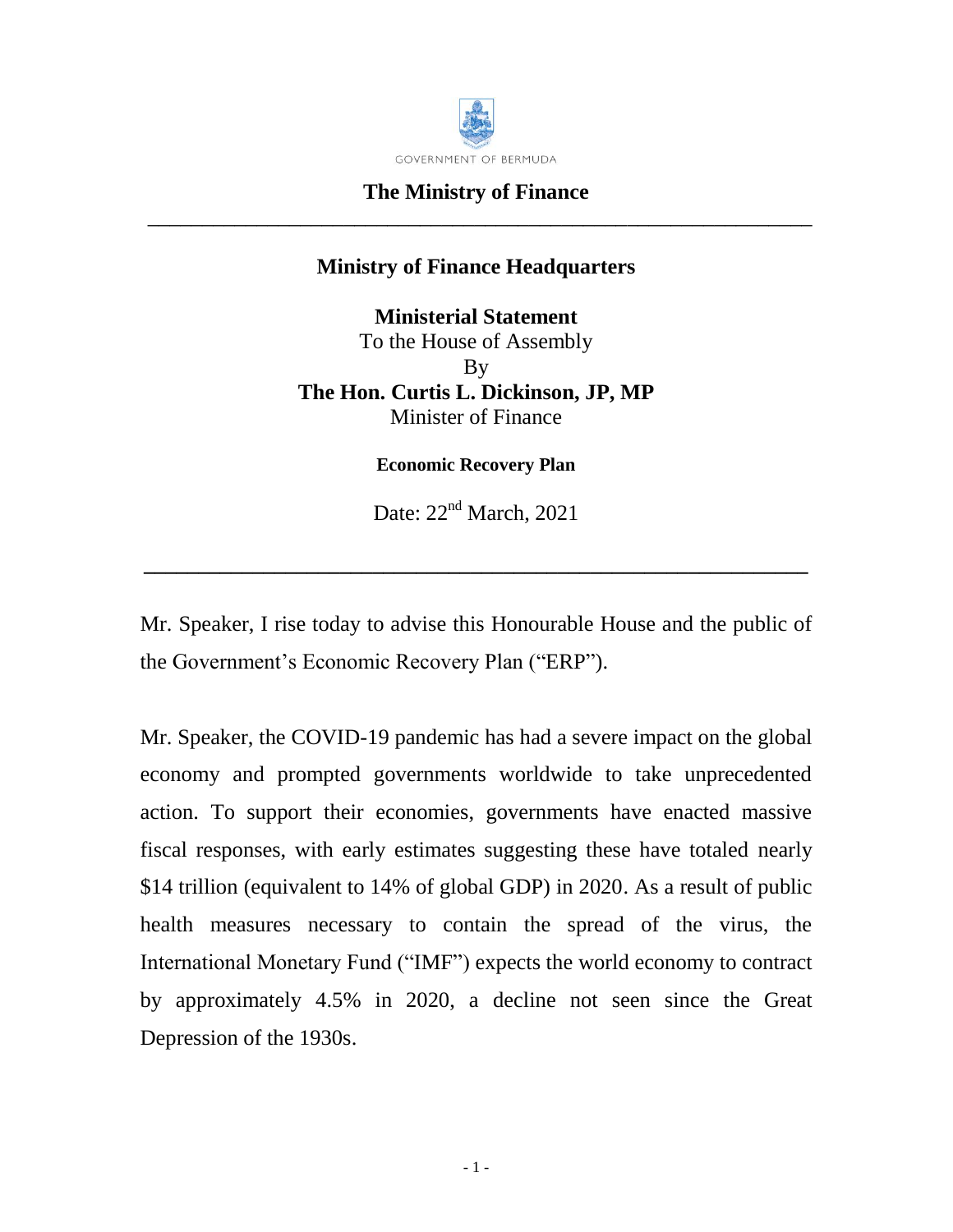In Bermuda, with the onset of the COVID-19 pandemic in March 2020, the Government moved quickly to take action to protect the country on the health front. This included providing emergency funding of \$2.8 million to the Ministry of Health to fund personal protective equipment, testing kits and testing equipment, among other things.

Mr. Speaker, shortly thereafter, to assist individuals and businesses that had an immediate need for financial relief, the Government instituted several temporary emergency measures. To assist employees who had been negatively impacted by the pandemic, on 24 March 2020, the Government implemented the Unemployment Benefit programme. This programme provided temporary relief to eligible workers who were left out of work as a direct result of public health measures related to COVID-19. Measures taken to assist businesses have included extending deadlines for tax filings and the deferring and waiving of fees, taxes, and penalties. Furthermore, payroll tax relief was provided to the restaurant and bar, taxi and hotel sectors, all of which were severely impacted by the lockdown measures that were put in place.

Mr. Speaker, overall, the Government's initial emergency economic support is estimated to total \$127.2 million in fiscal year 2020/21. This includes more than \$60 million in the unemployment benefit programmes, \$12 million in financial support for small to medium-sized businesses, and additional funding for COVID-19-related health costs.

Mr. Speaker, I have advised the House on a number of occasions over the last 12 months of the short-term actions that were being taken to mitigate the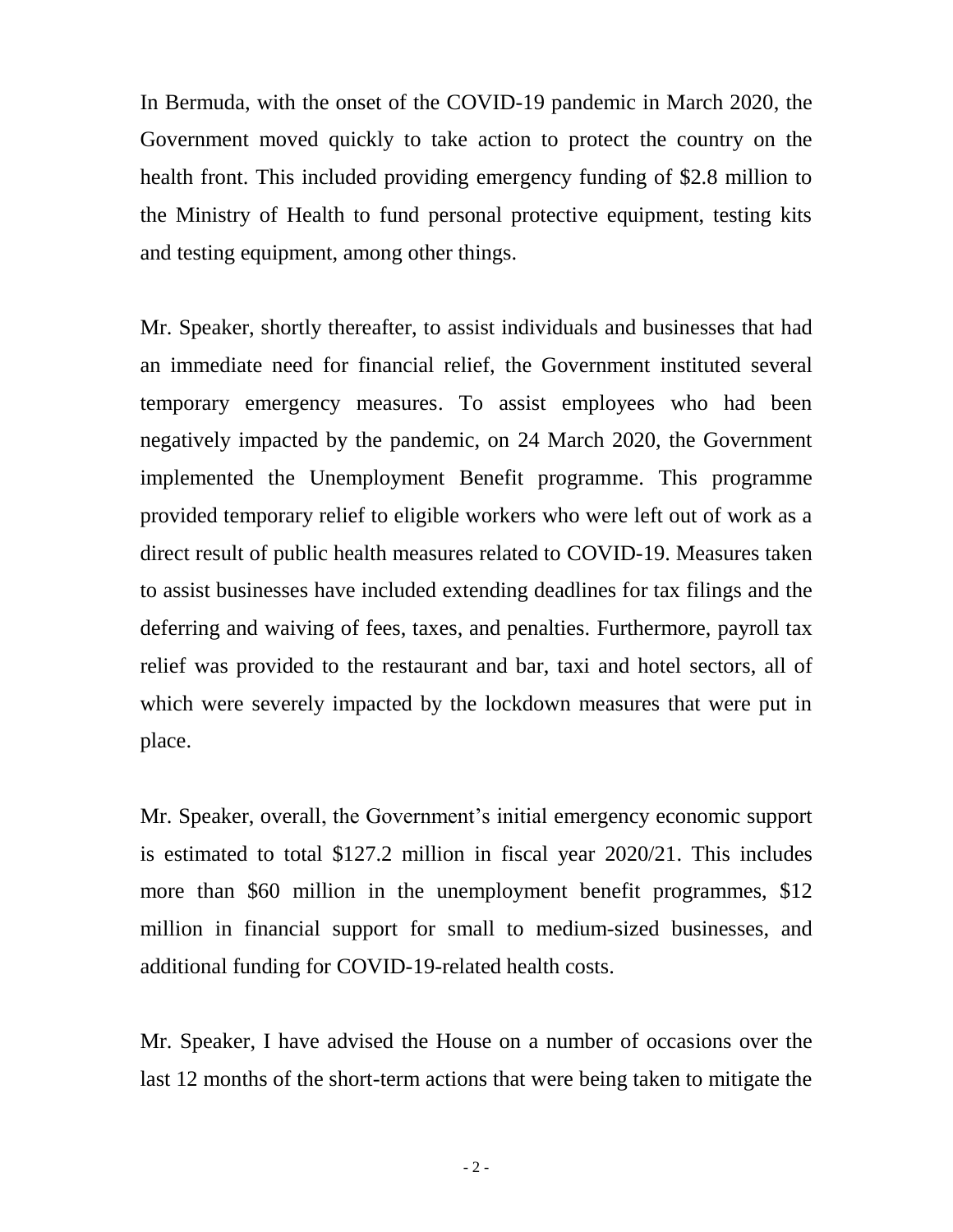impact of the COVID-19 pandemic. It is not my intention to review these various policy measures again in detail. Suffice it to say that the Government has moved promptly, managed implementation challenges and has been largely effective in mitigating the worst of the economic impact of COVID-19 on Bermuda's citizens.

Mr. Speaker, before discussing the next phase of ambitious initiatives and policy measures being implemented by the Government to support the economy, let me emphasise that we are only in a position to do so because of the broad community support and engagement of the proactive public health measures implemented over the last 12 months. The effectiveness of policies such as the early shelter-in-place order, ramping-up of testing capacity, and quick distribution of vaccines have meant that, to a large extent, the demands placed on Bermuda's health care and public health resources due to the pandemic have been effectively managed. This has set Bermuda apart from many other countries around the globe. Further, due to the health policies of the Government, Bermuda is on track to resuming some greater level of normality in the coming months.

However, Mr. Speaker, the impact of COVID-19 on the Bermuda economy may linger for a longer period of time than the disease itself. The economic impact witnessed over the last year has been much more severe than any downturn in recent memory.

Where are we today in terms of economic activity? Despite resilience in International Business, Bermuda's GDP is expected to contract by approximately 9% in 2020, and sectors such as tourism and hospitality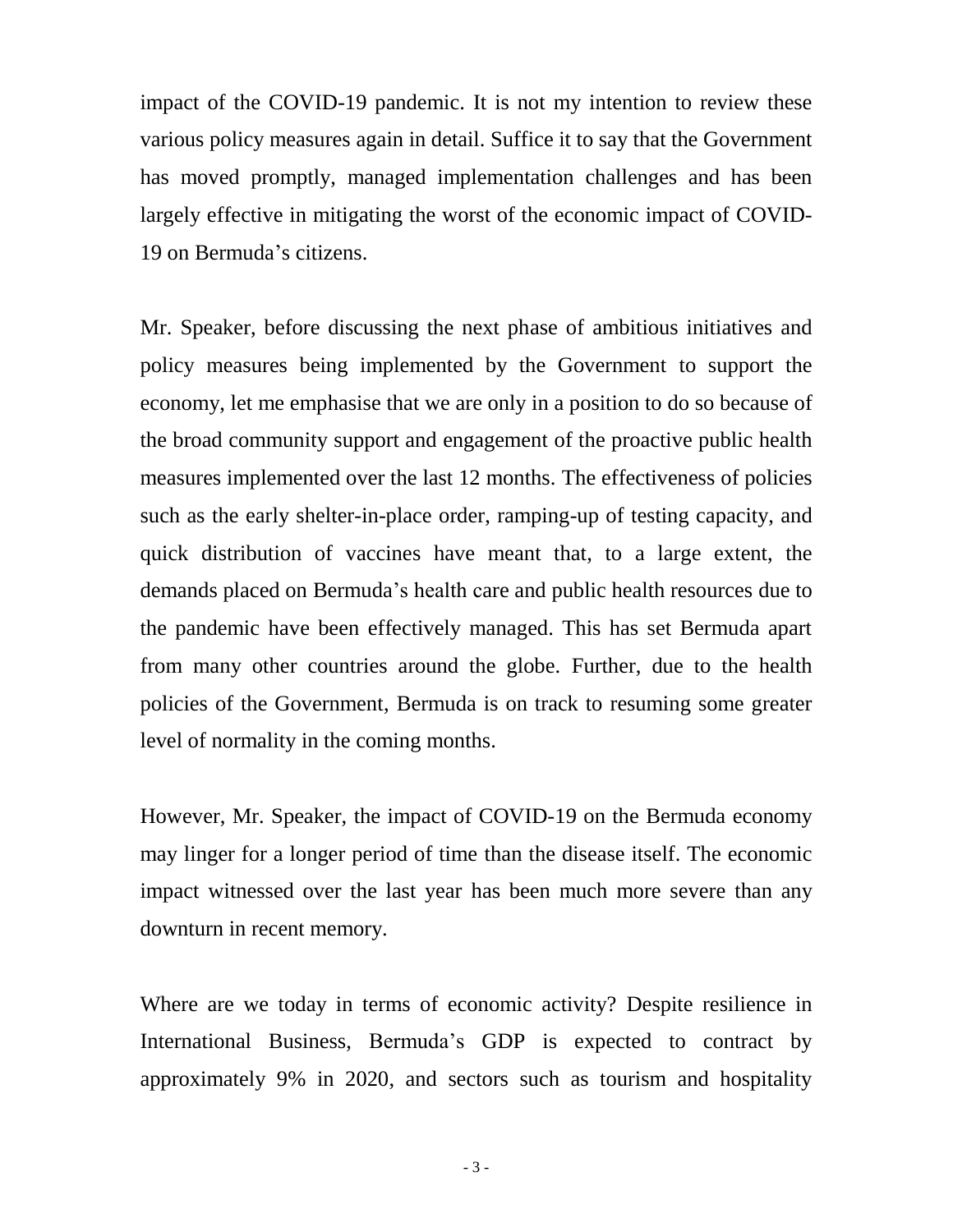(which are particularly important for the employment of Bermudians) have been severely affected. Unemployment levels are unacceptably high and income disparity has widened. The high cost of living also remains a challenge, and some Bermudians are struggling daily to make ends meet, despite the efforts of so many in our community to help their neighbours in times of need.

Mr. Speaker, while progress was being made until early 2020 to redress the fiscal imbalances built up over a number of years, the COVID-19 pandemic has resulted in government finances deteriorating significantly in Fiscal 2020/21: total government expenditure in 2020/21 is now estimated to be just over \$1.2 billion, an increase of \$87.9 million compared to estimates made in last year's budget, and government revenue, originally estimated to be \$1.1 billion, declined by 14.4% to approximately \$961 million. The Government therefore took decisive action to reduce spending. Notwithstanding the actions taken, the originally estimated deficit of just \$19.8 million is now expected to be \$245.5 million. The Government does not need to borrow to fund the current and future deficits due to its strategic decision to access the international capital markets in August 2020.

Mr. Speaker, the economic weakness currently underway in Bermuda has come on the back of a decade of low growth and with Bermuda facing a number of longer-term structural challenges. Today, we have significant financial commitments, including approximately \$3.0 billion in net public debt, financial guarantees for the new airport and Acute Care Wing and the block grant which covers health services. There are also significant actuarial funding gaps in the Public Service Superannuation Fund, the Government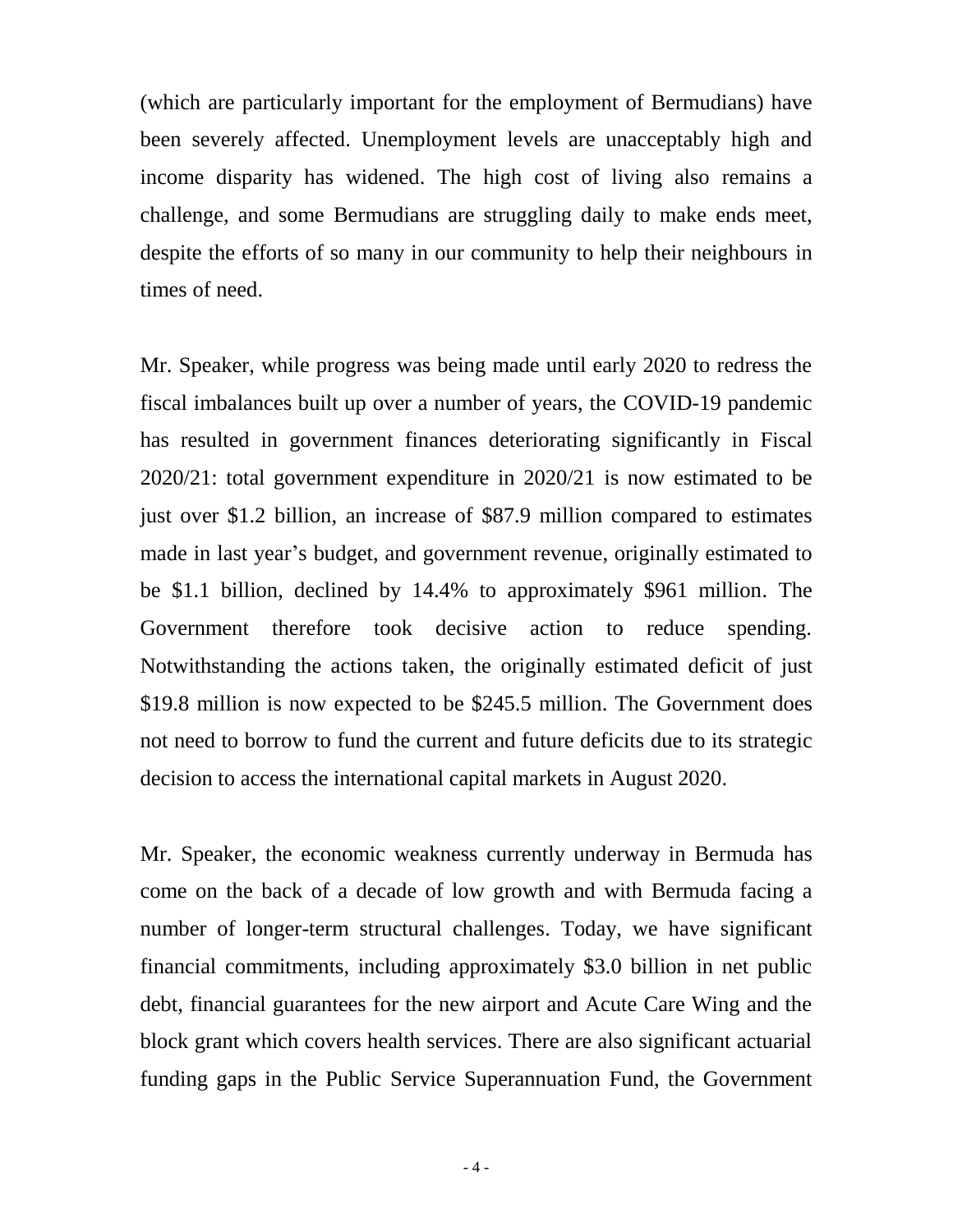Employees Health Insurance Fund and Bermuda's Contributory Pension Fund. More broadly, there are important social issues requiring continued Government attention such as improving the quality and affordability of healthcare, strengthening education, and addressing the impact on government services of an ageing population and declining workforce.

As sobering a thought as it is, Mr. Speaker, for the reasons mentioned above Bermuda finds itself on the edge of a fiscal cliff. It has a relatively high level of government debt and obligations. Although Bermuda currently enjoys very good access to international capital markets, it cannot be assumed that there are no limits to how much Bermuda can borrow. Our legacy to our children in terms of our fiscal responsibility cannot darken their economic future. Going over the fiscal cliff, a point where Bermuda may not be able to borrow any more, could then lead to a cut in household incomes, increased unemployment rates, and undermined consumer and investor confidence in Bermuda.

Mr. Speaker, the Economic Recovery Plan ("ERP") detailed herein is the response to these various challenges. As I noted in the 2022/21 Budget Statement that was tabled in the House on 26 February, the plan for economic recovery is ambitious but achievable. It combines fiscal responsibility with a clear path to growth, employment and greater economic equity. Derived from the Government's 2020 Election Platform and November's Throne Speech, and informed by leading practices from similar economies and the latest insights taken from successful COVID-19 recovery strategies internationally, our plan will deliver an economy that will work for all.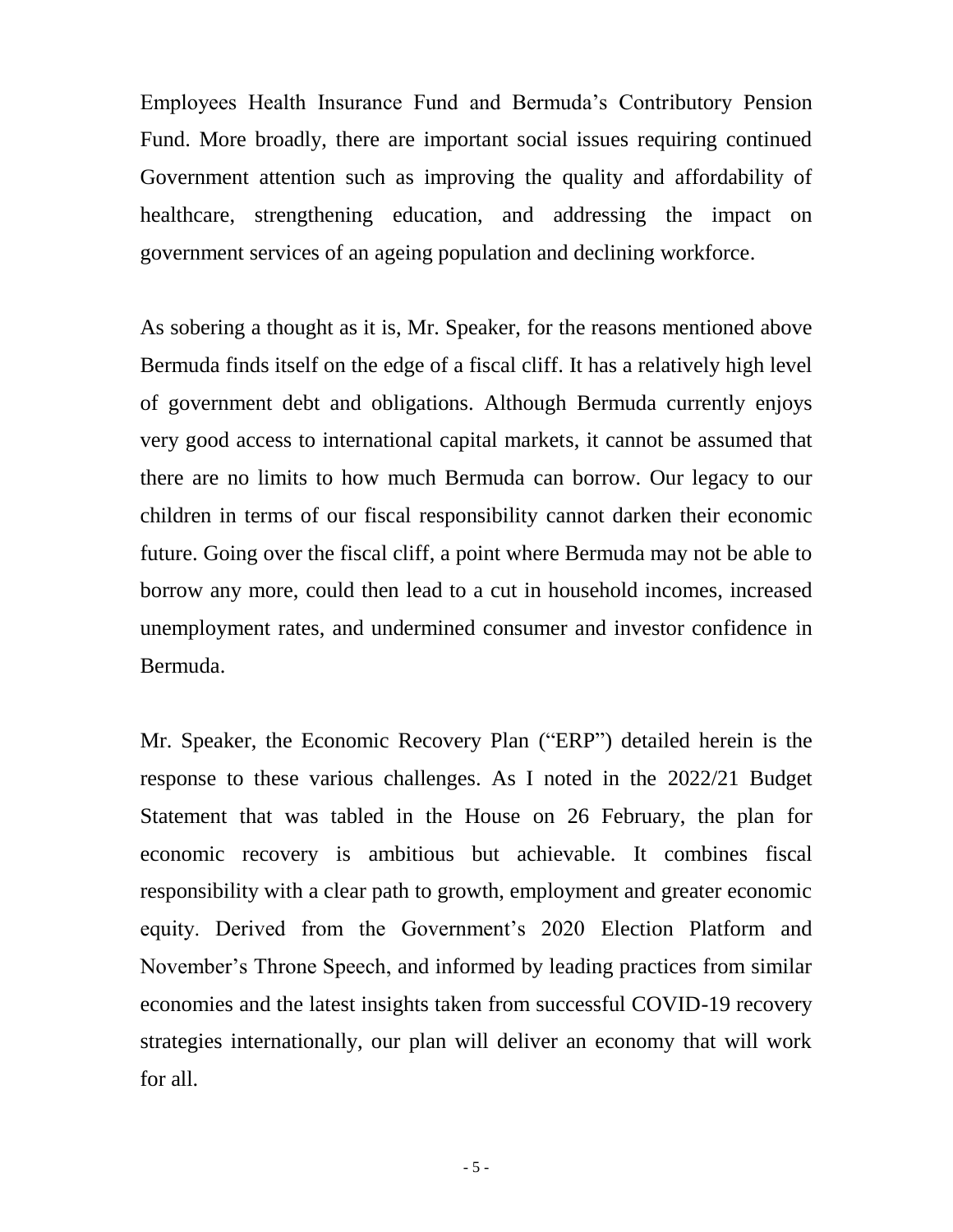Mr. Speaker, the development of the ERP has been a whole-of-government effort and has incorporated detailed input from across the various Ministries. Over the past six months, key stakeholders have been consulted as part of the plan's development, and there has been extensive input from around the Cabinet table. The Economic Advisory Committee ("EAC") that I established in May 2020 has also provided detailed and valuable advice throughout the process, and input from the Financial Policy Council and the Fiscal Responsibility Panel has also been sought. I want to thank all these stakeholders for their constructive engagement and acceptance of the challenge during this period.

Mr. Speaker, in developing the ERP the Government has been guided by six key principles: (1) Combatting the health and economic impacts of COVID-19 as a priority; (2) Reducing the cost of living; (3) Achieving fairness and equity; (4) Financial viability; (5) Fiscal prudence; and (6) Timely, decisive action.

Mr. Speaker, a three-phased approach has been taken in developing the ERP:

- Phase 1 involved preparatory work of setting objectives and principles for the economic framework and was completed in the summer of 2020;
- Phase 2 consisted of developing an economic model, a set of fiscal guard rails and a set of initiatives that we refer to as the "ERP Blueprint" and is the detailed information that makes up the ERP, a summary of which I am providing to the House today. This work ran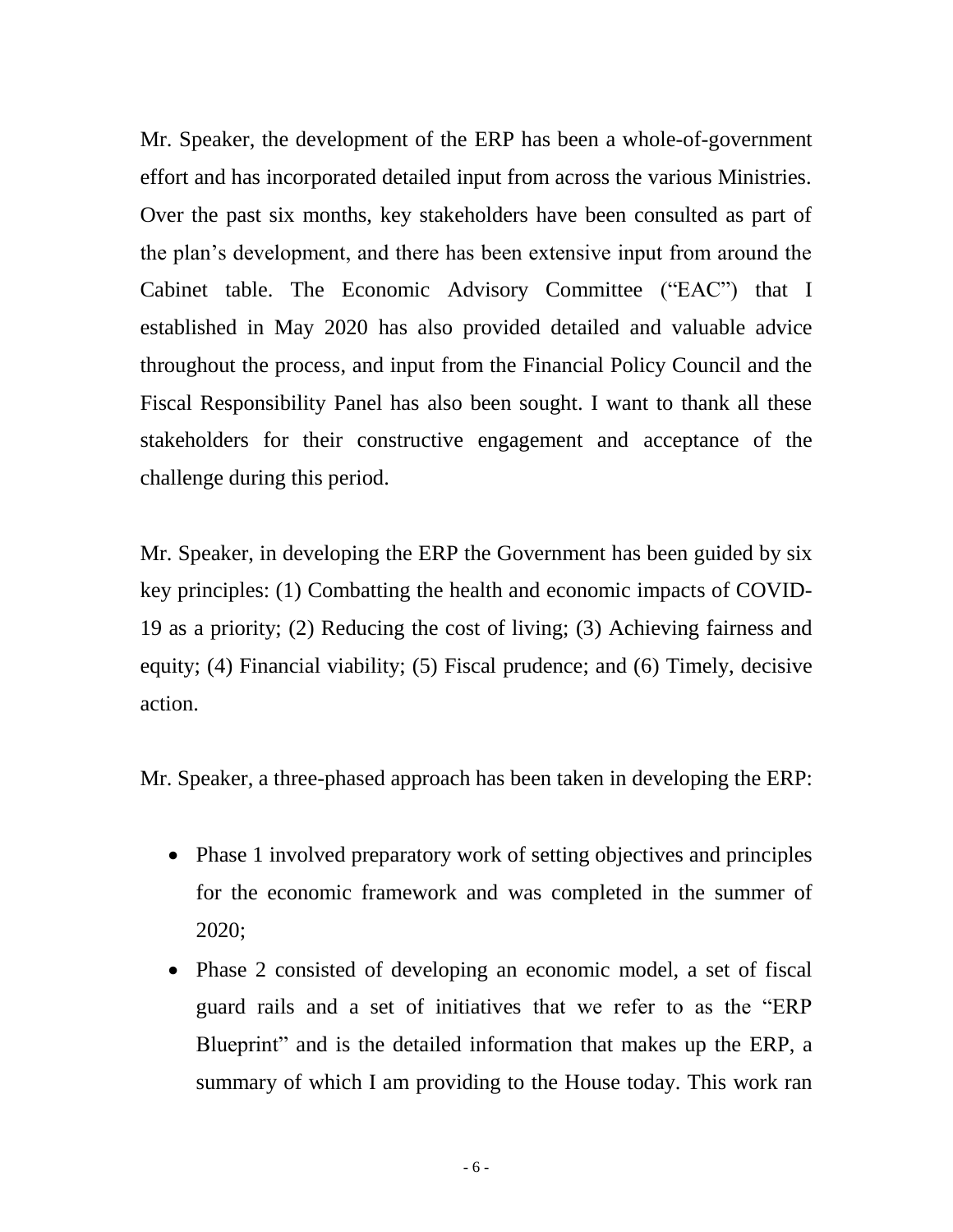from October 2020 – February 2021; and

• Phase 3 will focus on the effective and timely implementation of these policies. Work is being done to assemble the team required to implement the plan.

Mr. Speaker, the ERP Blueprint was underpinned by developing consensus with external advisors on two baseline multi-year GDP scenarios for Bermuda – a 'Most Likely' path based on reasonable and prudent assumptions of what recovery in each of Bermuda's sectors could look like, and a 'Severe' path that is predicated on outcomes for key sectors if reasonable underlying assumptions do not occur. These scenarios greatly benefited from advice and refinements from the EAC. In the 'Most Likely' scenario, there is a relatively strong recovery and GDP returns to its 2019 level by the end of 2022 (a broadly similar speed of catch-up as the IMF projects for the world economy). Thereafter, growth is in-line with historical averages of around 1% per year. In the 'Severe' scenario, recovery is sluggish in 2021 and GDP remains roughly 10% below its 2019 level in each of the next 4-5 years.

Mr. Speaker, I have mentioned that Phase 2 of the ERP involved developing a prudent fiscal path for government finances and key guard rails which needed to be respected in order to keep Bermuda on the right fiscal path. These guard rails arose from an assessment of the fiscal positions and parameters for jurisdictions with a similar credit rating. The main purpose of these guard rails is to minimise the risk of a credit downgrade, which in turn could result in an increase in interest costs, difficulty accessing bond markets in the future and a potential exodus of International Business.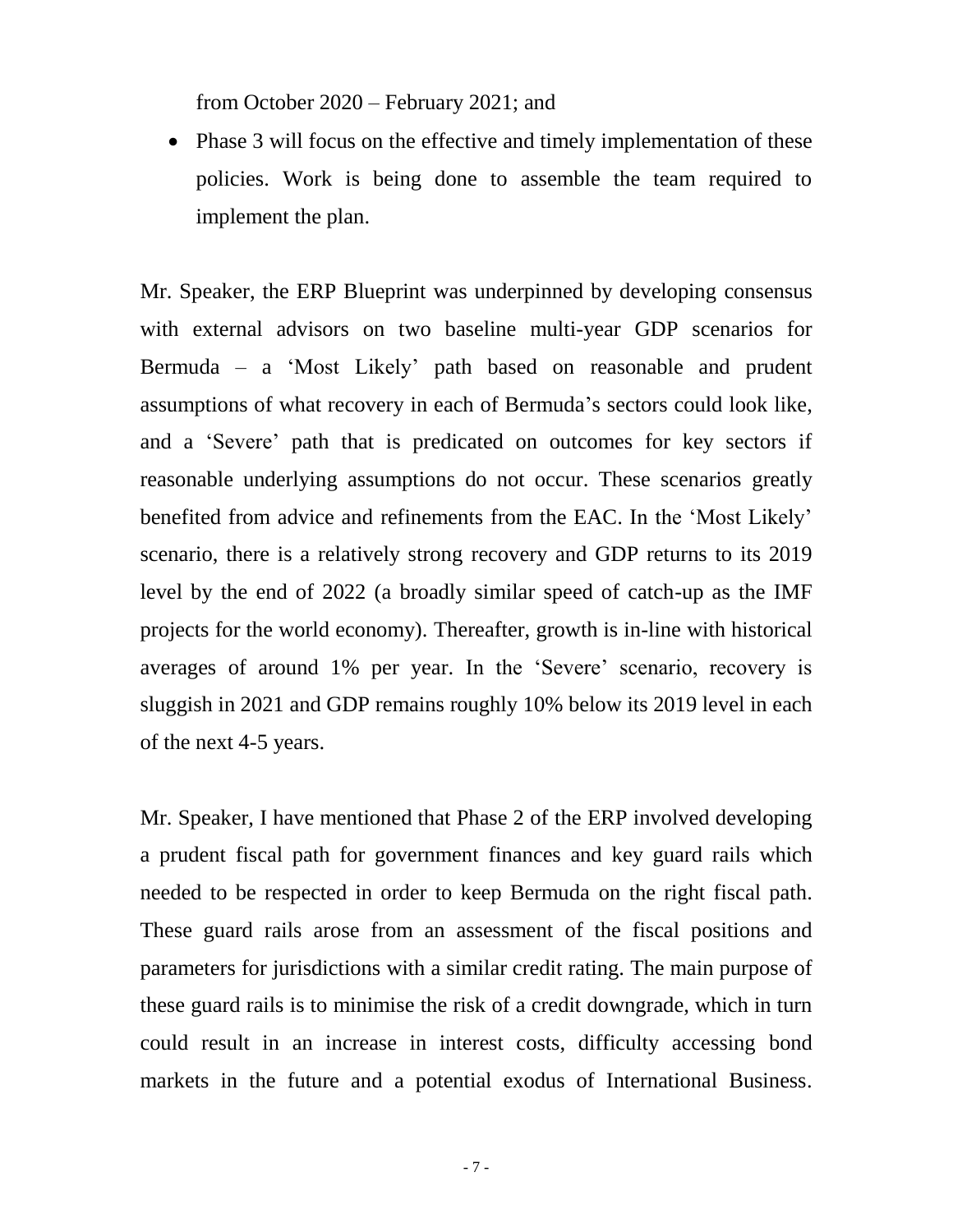Equally important, they are an effective communication tool for the Government in committing to fiscal prudence and describing how it will meet its commitment in this area.

Mr. Speaker, the two guard rails that the Government has already set out in the FY 20201/22 budget are (i) the target to return to a balanced budget in three fiscal years (by 2023/24), assuming tourism has largely recovered by that time and (ii) the commitment to maintaining the current \$3.5 billion debt ceiling. In the ERP, guard rails were also included in line with other Arated countries for (i) the ratios for gross debt to GDP and net debt to GDP to not exceed 55% and 50%, respectively; and (ii) the ratios for debt service to revenue and gross debt to revenue to trend downwards over time (from their currently relatively high levels).

Mr. Speaker, the ERP Blueprint contains a long list of policies to accelerate medium-term economic growth, which I stated earlier are consistent with the Government's 2020 Election Platform and November's Throne Speech. The range of policies compares well with emerging pandemic responses from similar economies, with many of the policy measures being undertaken in peer countries also featuring prominently in Bermuda's platform. These include support for specific sectors and economic diversification measures; labour market interventions; and efforts to accelerate digital transformation. Additionally, Bermuda's ERP has set out a desire to go further in areas such as environmental sustainability and economic equity and empowerment, as well as catalysing and mobilising external investment to accelerate growth in key sectors.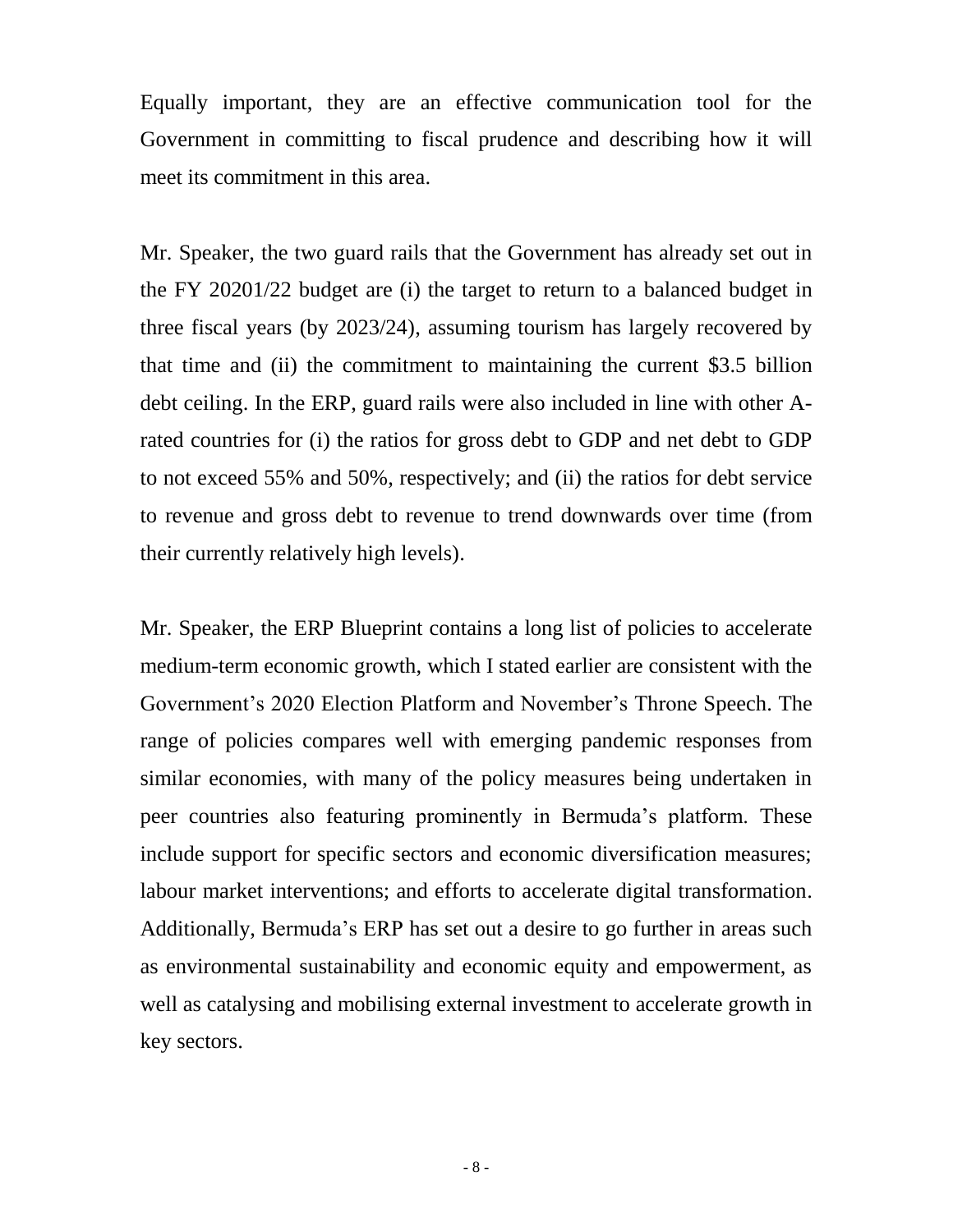Mr. Speaker, the priority issues outlined in the ERP have been developed alongside several parallel and substantive initiatives that are underway and will have positive impact on the Bermudian economy – namely, education reform, tax reform and additional policies to support Bermuda`s International Business sector. Proposed reforms to Bermuda`s education system have been set out in the Government's 2020 election commitment to develop and ensure high-quality and equitable education for all of Bermuda's children. These reforms were outlined by the Honourable Minister of Education to the House in December 2020. On tax reform, the Government is moving forward to establish the Tax Reform Commission with a view to receiving recommendations of possible improvements in Bermuda`s tax system by year end 2021. In addition, recommendations are already being formulated to address funding gaps in the two key pension funds that fall within the purview of the Government. It is intended that continued positive steps will be taken in 2021 to address this long outstanding problem.

Mr. Speaker, regarding International Business, as I outlined last month in my budget statement, the Government is addressing the threat to Bermuda's International Business sector, and therefore Bermuda's economy, emanating from the Organisation for Economic Co-operation and Development's focus on Base Erosion and Profit Shifting ("BEPS"), and the European Union list of non-cooperative tax jurisdictions. We will also support efforts of our International Business sector to be a leader in the highly competitive search for climate-related financial opportunities.

Mr. Speaker, the proposed policies in the ERP have been prioritised to focus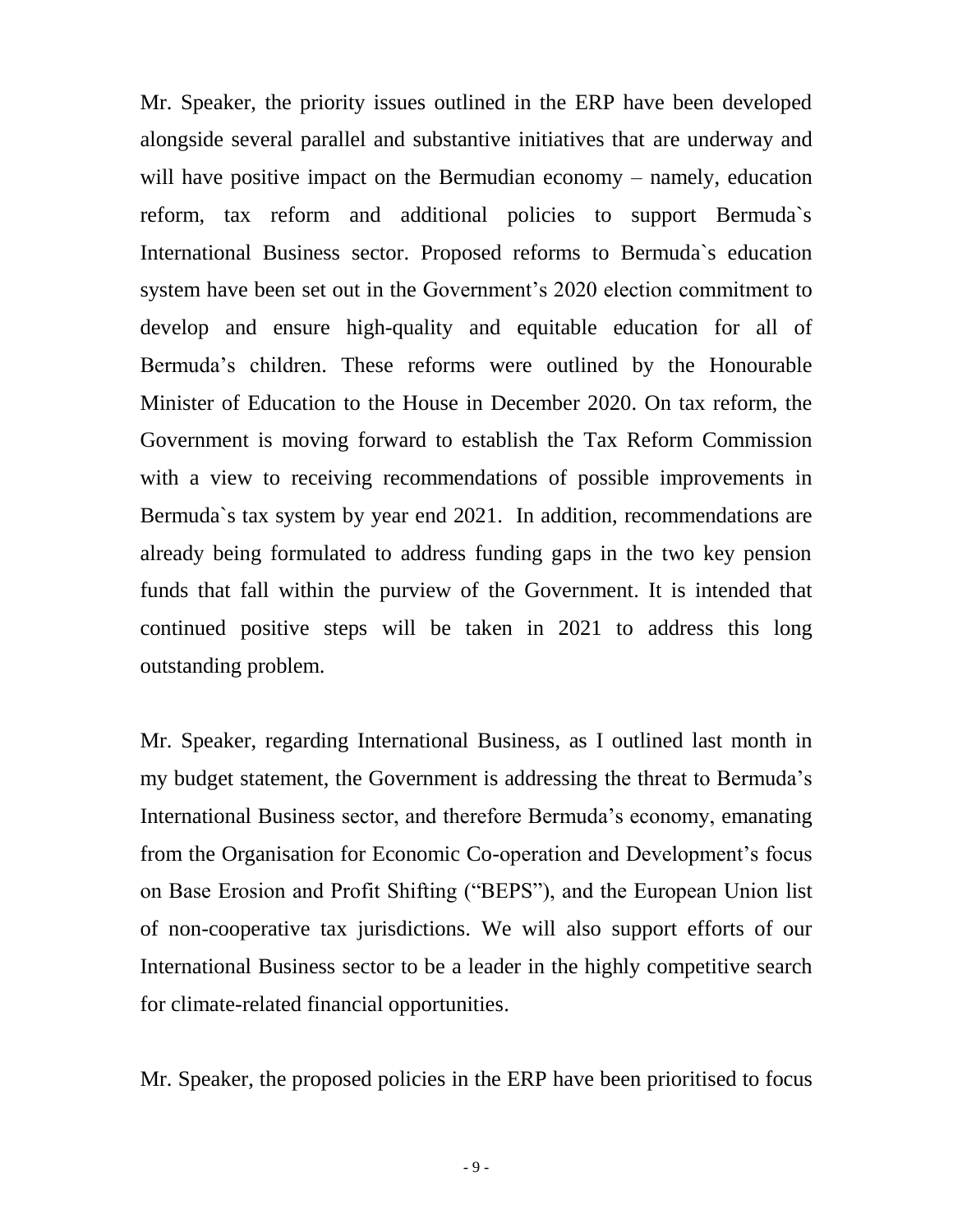investment and implementation capacity in areas with the highest impact for Bermuda's medium-term economic growth and employment. This exercise consisted of analysing 81 policy initiatives with a total indicative cost of \$60-70 million, of which 31 have been identified as highest priority and includes:

- Diversifying Bermuda's economy through the growth of new industries, with a focus on those with the largest expected impact relative to the Government's commitment  $-$  e.g. medical tourism, vertical farming, SME marketplace, residential schemes, casino industry, sub-sea communications, and the Space Strategy;
- Making financial markets work better for businesses and consumers e.g. lowering interest rates, COVID-19 SME support, National Digital Bank;
- Building critical new infrastructure or enhancing existing infrastructure – e.g. Shoreside facility for fishing, water and waste management facility, electric vehicle recharging;
- Expanding the resident population  $-e.g.$  through short-term measures such as introduction of the Economic Investment Certificate, as well as medium-term initiatives such as regularising the position of longterm residents and making it easier for Bermudians born overseas to return home;
- Introducing labour market reforms and social development measures to deliver skills, employment and economic security in the future economy  $-$  e.g. execution of a jobs strategy and youth employment strategy, establishing national unemployment insurance, and implementation of minimum and living wages legislation; and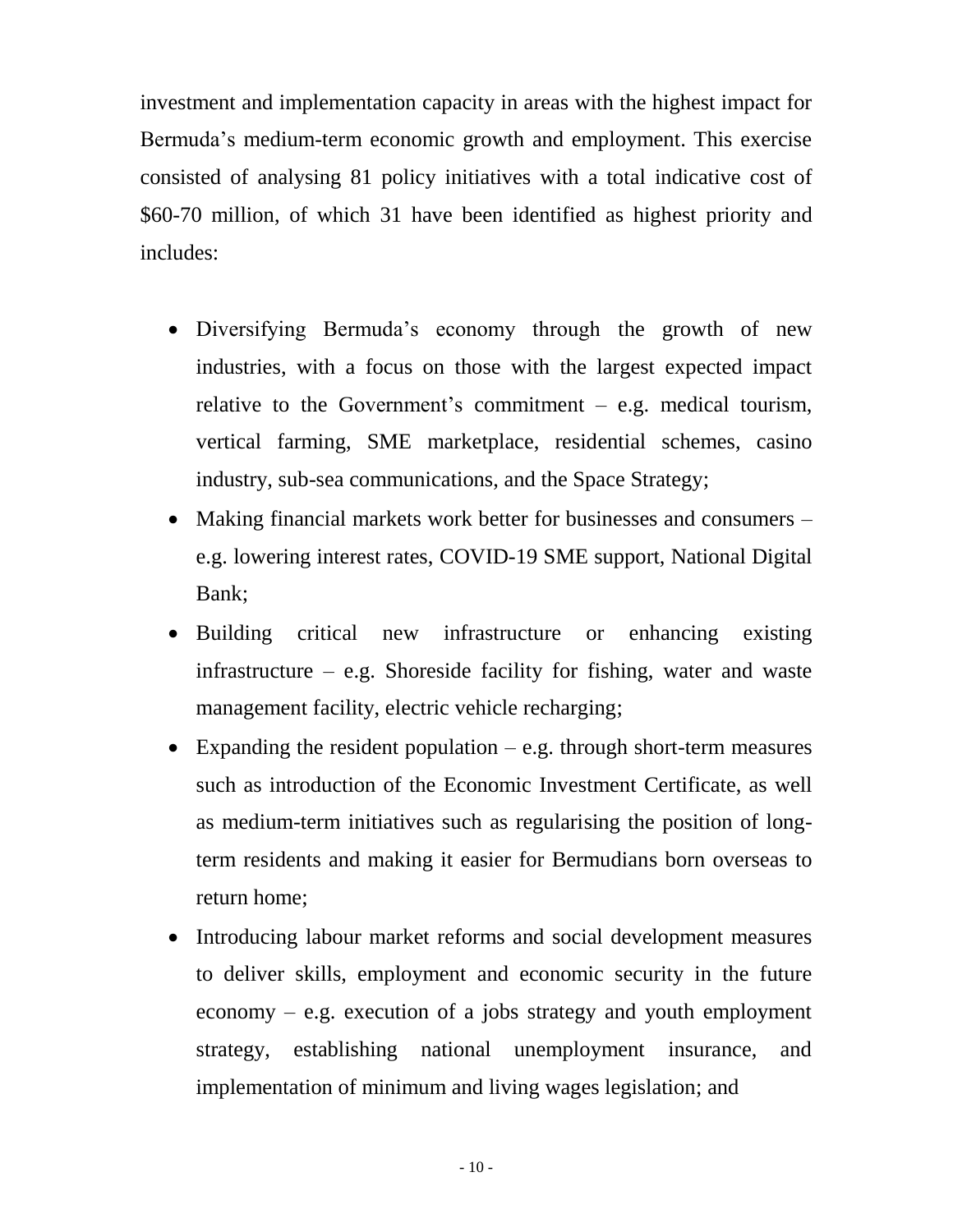• Developing supportive legal and regulatory frameworks  $-e.g.$  energy regulatory sandbox, digital/FinTech, marine development zone.

Mr. Speaker, international benchmarks suggest that, with the successful implementation of these 31 highest priorities, we should look to expect an increase in GDP of 1.3-1.5% per year above baseline economic growth, from 2023.

Mr. Speaker, Phase 3 is now underway. Respective Ministries and Government Agencies have begun refining and implementing initiatives under their areas of responsibility. In addition, in order to establish strong quality assurance, governance and monitoring processes to effectively implement the ERP and evidence of 'value for money', an implementation plan consistent with international best practices has been drawn up. The plan outlines the governance model for executing the ERP, roles and responsibilities across the Bermuda Government, indicative timelines for implementation and key performance indicators (KPIs). It describes how key external stakeholders will contribute to new policy formation.

Implementation of the ERP will be coordinated and led by a new and dedicated team within the Cabinet Office, reporting to the Cabinet Committee on Economic Development and the Premier. Strong support and appropriate additional resourcing are critical to ensuring this team is successful and is currently being addressed.

This dedicated Project Management Office will: (1) Work closely with colleagues in the Department for Economic Development who are leading